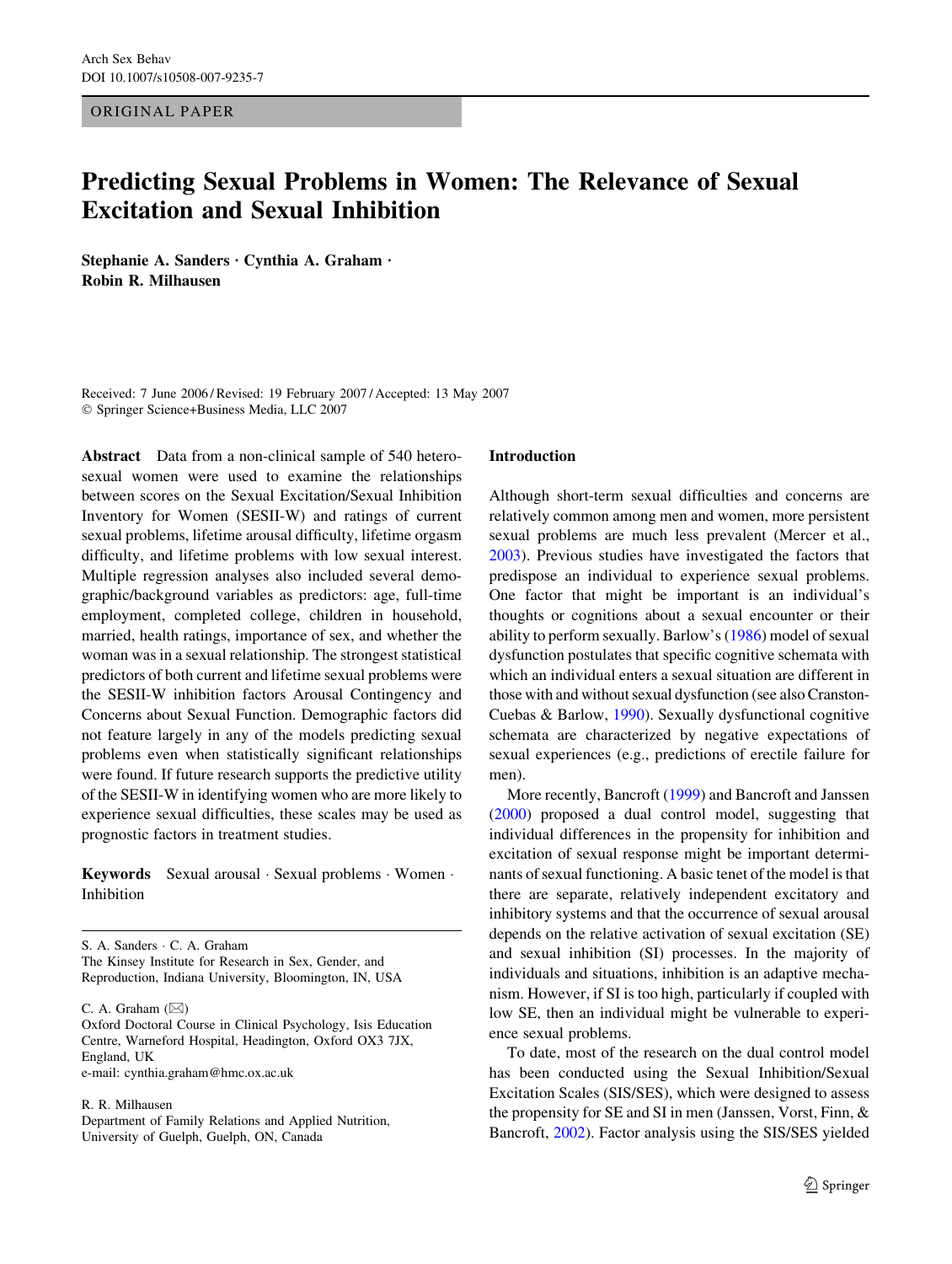three higher-level factors: one related to SE (labeled ''SES'') and two inhibition factors: SIS-1 (''inhibition due to the threat of performance failure'') and SIS-2 (''inhibition due to the threat of performance consequences''). Recent studies, using both clinical and non-clinical samples, have provided evidence of a link between the propensity for SI and SE and sexual problems in men. As predicted, high SIS-1 scores and low SES scores were found in samples of heterosexual men with erectile problems (Bancroft, Carnes, Janssen, Goodrich, & Long, [2005a](#page-9-0); Bancroft et al., [2005b](#page-9-0)). In contrast, however, none of the SIS/SES scales were predictive of premature ejaculation (Bancroft et al., [2005b](#page-9-0)).

Although the SIS/SES was modified for use with women (Carpenter, Janssen, Graham, Vorst, & Wicherts, in press), there was concern that the questionnaire did not tap some of the factors that might be most relevant to women's sexual response (e.g., none of the SIS/SES items covered relationship difficulties). Using a theoretical approach based on the dual control model, and qualitative data derived from focus groups of women (Graham, Sanders, Milhausen, & McBride, [2004](#page-10-0)), our research group developed a new questionnaire, the Sexual Excitation/Sexual Inhibition Inventory for Women (SESII-W) to assess a woman's tendency to respond with SE or SI to a variety of situations. In a sample of 655 women (M age, 33.9 years), factor analysis identified eight factors, and two higher-order factors, one related to excitation and one to inhibition (Graham, Sanders, & Milhausen, [2006\)](#page-10-0). The three lower-level factors related to inhibition were: Relationship Importance (reflecting the need for sex to occur within a specific relationship context); Arousal Contingency (the potential for arousal to be easily inhibited or disrupted by situational factors); and Concerns about Sexual Function (the tendency for worries about sexual functioning to negatively influence arousal). The factors related to excitation were: Sexual Arousability (the tendency to become sexually aroused in a variety of situations); Partner Characteristics (the tendency for a partner's personality or behavior to enhance arousal); Sexual Power Dynamics (the tendency to become sexually aroused by force or domination in a trusting sexual situation); Smell (the tendency for olfactory cues to enhance arousal); and Setting—Unusual or Unconcealed (the tendency for arousal to be increased by the possibility of being seen or heard while having sex or having sex in a novel situation).

The aim of the current study was to assess whether women's scores on the SESII-W, reflecting individual differences in propensity for SE and SI, correlated with their tendency to report sexual problems. We focused on the subsample of 540 self-identified heterosexual women from our initial validation study (Graham et al., [2006](#page-10-0)), as preliminary analyses had suggested that lesbian and bisexual women's scores on the SESII-W were significantly different from heterosexual women's scores. In addition to scores on the SESII-W, we examined the relative predictive value of the following sociodemographic and relationship variables that have been identified as predictors of sexual problems in previous studies (Laumann, Paik, & Rosen, [1999;](#page-10-0) West, Vinikoor, & Zolhoun, [2004](#page-10-0)): age, education, employment, relationship status, physical health, and importance of sex.

We believed that several of the factors from the SESII-W would have particular relevance as predictors of sexual problems. For example, previous studies have found that women who reported greater cognitive distraction during sexual interactions (related to performance concerns and body image concerns) also reported less sexual satisfaction, lower sexual esteem, and less consistent orgasms (Dove & Wiederman, [2000\)](#page-9-0). Laboratory studies have also demonstrated a link between cognitive distraction and decreased sexual arousal, although most of this research has involved men (Adams, Haynes, & Brayer, [1985;](#page-9-0) Elliott & O'Donahue, [1997](#page-10-0); Karafa & Cozzarella, [1997](#page-10-0); Koukanas & McCabe, [1997](#page-10-0)). The Arousal Contingency factor of the SESII-W includes the following among its items: ''When I am sexually aroused the slightest thing can turn me off,'' and ''It is difficult for me to stay sexually aroused,'' both of which may be related to possible distractions affecting sexual arousal. The Concerns about Sexual Function factor on the SESII-W consists of items that reflect performance concerns; for example, two of the four items on this scale are ''If I am concerned about being a good lover, I am less likely to become aroused'' and ''Sometimes I feel so shy or selfconscious during sex that I cannot become fully aroused.'' Therefore, based on previous research, we hypothesized that two of our inhibition factors–Arousal Contingency and Concerns about Sexual Function—would be particularly strong statistical predictors of women's tendency to report sexual problems.

#### Method

#### Participants

Eligibility criteria included being 18 years or older and able to read English. Women were recruited using two methods. A random sample of student  $(N = 300)$  and staff/faculty  $(N = 300)$  addresses were selected from university telephone directories (''university sample'') and mailed a cover letter and questionnaire packet. Reminder telephone calls to the entire sample were made two weeks after the initial mailing of questionnaires. Of the 600 questionnaires mailed out, 226 were completed and returned (38% response rate). In a second ''volunteer sample,'' electronic recruiting (emails and listserv postings) and paper flyers were utilized. Targeted recruiting (e.g., cultural and community centers) was conducted in order to increase the diversity of the sample,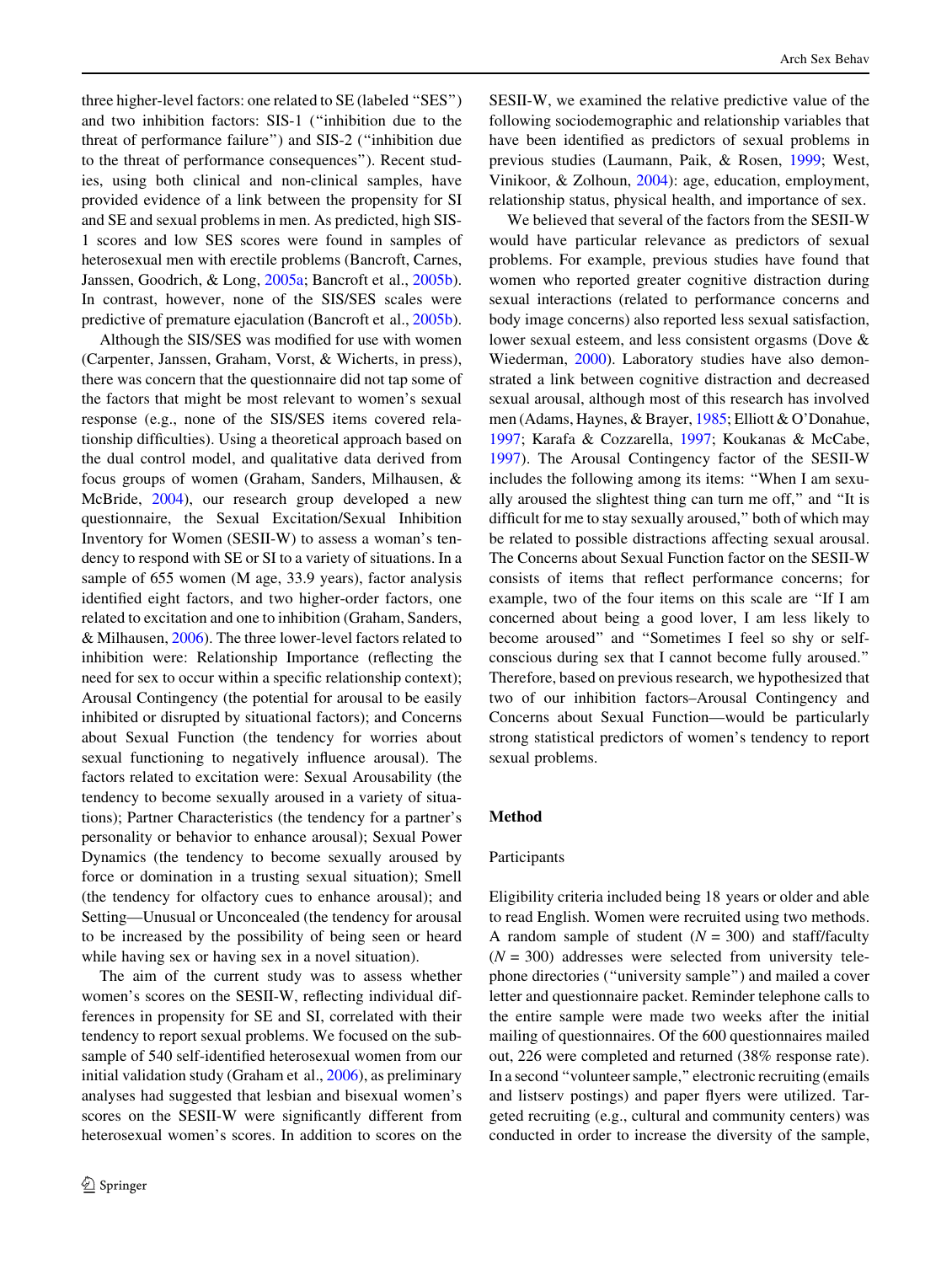particularly in terms of ethnicity and sexual orientation. Participants in the volunteer sample  $(N = 429)$  were from 28 U.S. states and Canada. Recruitment flyers and cover letters/ emails described the study purpose as ''to collect information on women's experience of sexual arousal'' and ''assess factors and types of situations that promote or interfere with women's sexual interest or arousal.'' Data from the two samples were combined for all analyses. Of the 655 women who completed the questionnaire, 540 (82.7%) self-identified as ''heterosexual''; these women were included in the analyses reported in the current study. Of these 540 participants, 210 (38.9%) were recruited from the university sample and 330 (61.1%) from the volunteer sample.

Table 1 contains the demographic/background characteristics of the sample. Mean age was  $33.7$  years  $SD =$ 13.9 years; range, 18–81). Ninety-two percent of the participants were white, 5.2% Black or African American, and the remainder were other races. Only 2.8% were Hispanic. The largest religious subgroup classified themselves as Christian (26.9%), followed by Protestant (19.9%), Catholic (17.8%), other (16.8%) and none (18.6%).

As might be expected given that completion of the survey required that participants be literate and comfortable completing a lengthy questionnaire related to sexuality and that a subsample was recruited on a university campus, the sample was highly educated.

## Measures

## Demographic and Sexual History Questionnaire

The questionnaire began with a number of items assessing demographic and health variables: age, primary language, employment, education, religion and religiosity, race, ethnicity, income, marital and relationship status, and duration of current relationship (for those in a relationship), whether children were living in the home, physical health, and menstrual cycle status. Sexual history variables included four questions about sexual problems. There was one general question about current experience of sexual problems: ''To what degree, if any, would you say you experience sexual problems?'', with six possible responses from ''not at all'' to "very strongly". Three questions asked about lifetime experience of specific sexual problems: becoming or staying sexually aroused, difficulty in reaching orgasm/climax, and low sexual interest. For all three, women were asked ''Have there been any times in your life when [....specific problem...] was a problem for you?'' The response categories were: never; less than half of the time; about half of the time; more than half of the time; and all of the time.

**Table 1** Demographic and background characteristics  $(N = 540)$ 

| Variable                                         |            |
|--------------------------------------------------|------------|
| Age                                              |            |
| $%18-19$                                         | 22.6       |
| $% 20 - 29$                                      | 24.1       |
| $% 30 - 39$                                      | 19.5       |
| $%40-49$                                         | 15.4       |
| $% 50 - 59$                                      | 14.8       |
| $%60-81$                                         | 3.7        |
| Employment                                       |            |
| % Full-time                                      | 48.5       |
| % Part-time                                      | 23.8       |
| % Not employed                                   | 27.7       |
| Education                                        |            |
| % Less than college                              | 15.7       |
| % Some college or college degree                 | 60.6       |
| % Post-graduate degree                           | 23.7       |
| Children in household                            |            |
| $%$ Yes                                          | 27.3       |
| Demographic/background variable                  |            |
| marital status                                   |            |
| % Single/never married                           | 43.8       |
| % Living with partner, but not married           | 4.5        |
| % Married                                        | 37.6       |
| % Widowed                                        | 0.9        |
| % Separated/divorced                             | 12.9       |
| Current sexual relationship status               |            |
| % Exclusive/monogamous                           | 68.1       |
| % Non-exclusive/non-monogamous                   | 8.1        |
| % Not in a sexual relationship                   | 23.7       |
| <i>Relationship duration (years)</i> $(n = 406)$ |            |
| M(SD)                                            | 8.1 (9.2)  |
| Range                                            | $0.8 - 50$ |
| Health                                           |            |
| % Excellent                                      | 27.6       |
| % Very good                                      | 46.1       |
| $%$ Good                                         | 23.7       |
| % Fair                                           | 2.4        |
| $%$ Poor                                         | 0          |
| Importance of sex                                |            |
| % Very important                                 | 25.5       |
| % Important                                      | 46.2       |
| % Slightly important                             | 23.6       |
| % Not important at all                           | 4.7        |

Sexual Excitation/Sexual Inhibition Inventory for Women (SESII-W)

The 36 items from the SESII-W refer to stimulus situations that could affect sexual inhibition and sexual excitation or to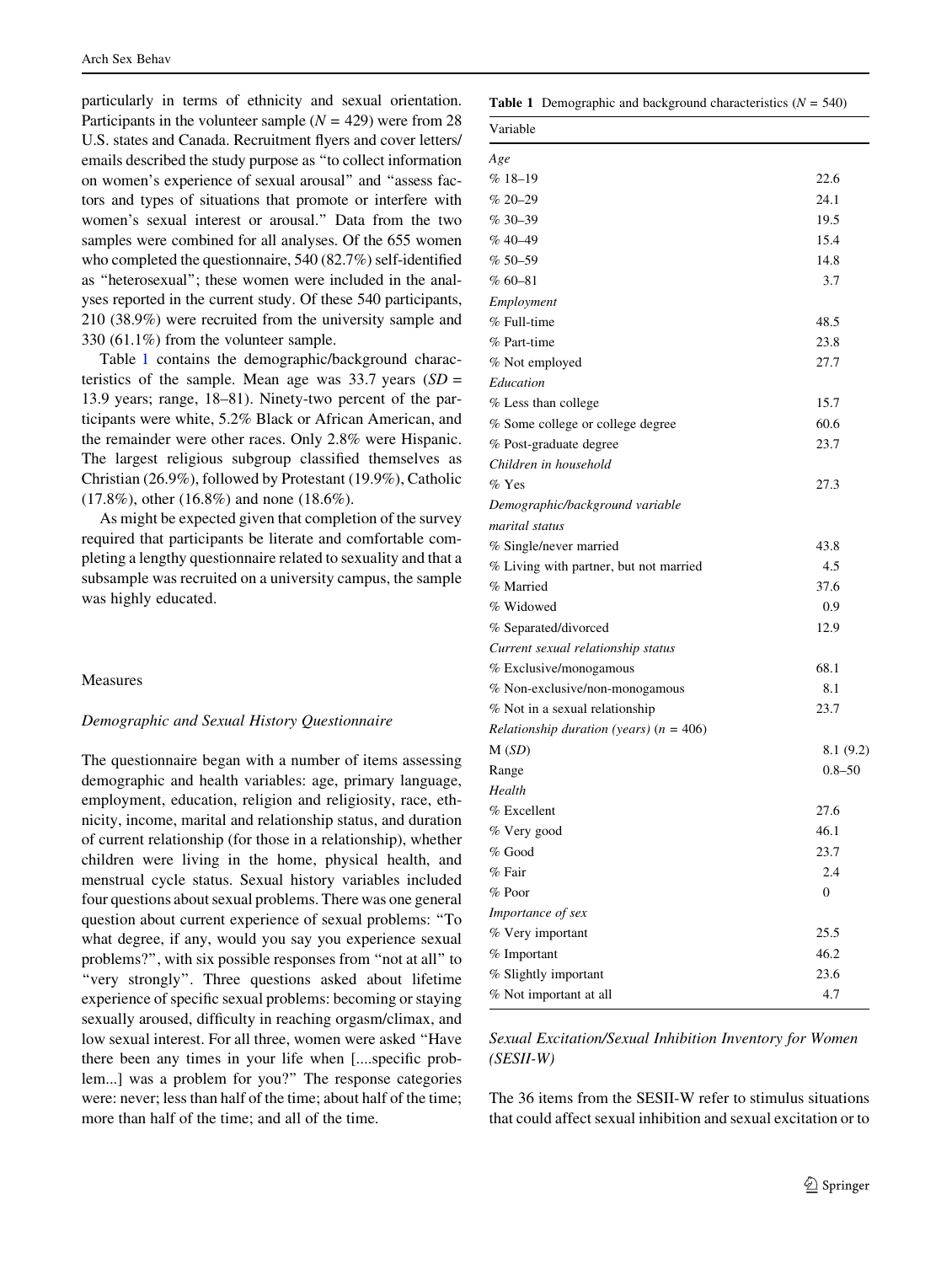general statements about arousability and inhibition. As described in the Introduction and listed in Table 2, the SE-SII-W has eight lower-order factors, which in turn load on two higher-order factors, Sexual Excitation and Sexual Inhibition (Graham et al., [2006\)](#page-10-0). The questionnaire shows good test-retest reliability and convergent and discriminant validity and Sexual Excitation and Sexual Inhibition appear to be relatively independent factors. Cronbach's alphas for the current sample are reported in Table 2.

The instructions asked women to report what would be the most typical reaction now or how they thought they would respond if the item did not apply to them. Items were rated on a 4-point Likert-rating scale, from ''strongly disagree'' to ''strongly agree.''

# Procedure

The Institutional Review Board for the Protection of Human Subjects approved all procedures. Participants were mailed a questionnaire packet including a Study Information Sheet and an optically-scanable questionnaire. Those in the university sample also received a cover letter describing the random recruitment process used and eligibility criteria. They were told that the data would be used to develop a questionnaire related to women's sexual arousal and that they would be answering questions about their general background and their sexual history, attitudes, and responses. Questionnaires were completed anonymously. Returning a completed questionnaire constituted consent. Included in the questionnaire packet was a certificate for \$10 for completion of the questionnaire. Participants were informed that in order to receive payment, they had to return the certificate and an envelope on which they wrote their name and address. These were mailed back to the researchers in a separate envelope from the completed questionnaire. No records were kept of this identifying information. This procedure protected anonymity while making payment available.

|             | <b>Table 2</b> Descriptive data for |
|-------------|-------------------------------------|
|             | the SESII-W lower-order factors     |
| $(N = 540)$ |                                     |

# Results

# Participant Characteristics

Table 2 presents descriptive statistics for the eight lowerorder factor scores of the SESII-W. Table 3 presents frequency distributions for sexuality-related characteristics of the sample.

Correlations Among Sexual Problem Variables

There were moderate correlations among the variables related to sexual difficulties—arousal, interest, and orgasm. All were highly significant; most ranged from  $rho = .43$  to .49. The lowest correlation was between orgasm difficulty and low sexual interest (*rho* = .30,  $df = 536$ ,  $p < .001$ ). The strongest correlation was found between problems with low sexual interest and difficulties becoming or staying aroused  $(rho = .58, df = 536, p < .001).$ 

#### Regression Analyses

Table 4 presents the standardized beta coefficients for the significant statistical predictors of ratings for sexual problems, arousal difficulty, orgasm difficulty, and low sexual interest. The table also presents the adjusted  $R^2$  for each model. The predictor variables used were the eight SESII-W lower-order factor scores and the demographic/background variables listed in Table 4. For each sexual outcome variable, two models were compared, one including all participants and one including only those in a sexual relationship. This was done because being in a sexual relationship was found to be a statistically significant contributor to the models for sexual problems, arousal difficulty, and orgasm difficulty. Conducting a separate analysis for those who were in sexual relationships also permitted evaluation of the extent to which

| Factor                         | М    | SD  | No. of Items   | Cronbach's alpha |
|--------------------------------|------|-----|----------------|------------------|
| Sexual excitation              |      |     |                |                  |
| Arousability                   | 2.97 | .44 | 9              | .80              |
| Sexual power dynamics          | 2.52 | .62 | 4              | .65              |
| Partner characteristics        | 3.11 | .47 | 4              | .66              |
| Setting (unusual/unconcealed)  | 2.43 | .58 | 4              | .70              |
| Smell                          | 3.11 | .63 | $\mathfrak{2}$ | .79              |
| Sexual inhibition              |      |     |                |                  |
| Arousal contingency            | 2.14 | .58 | 3              | .78              |
| Concerns about sexual function | 2.59 | .51 | 4              | .61              |
| Relationship importance        | 3.08 | .51 | 6              | .73              |
|                                |      |     |                |                  |

Absolute range, 1 (strongly disagree) to 4 (strongly agree)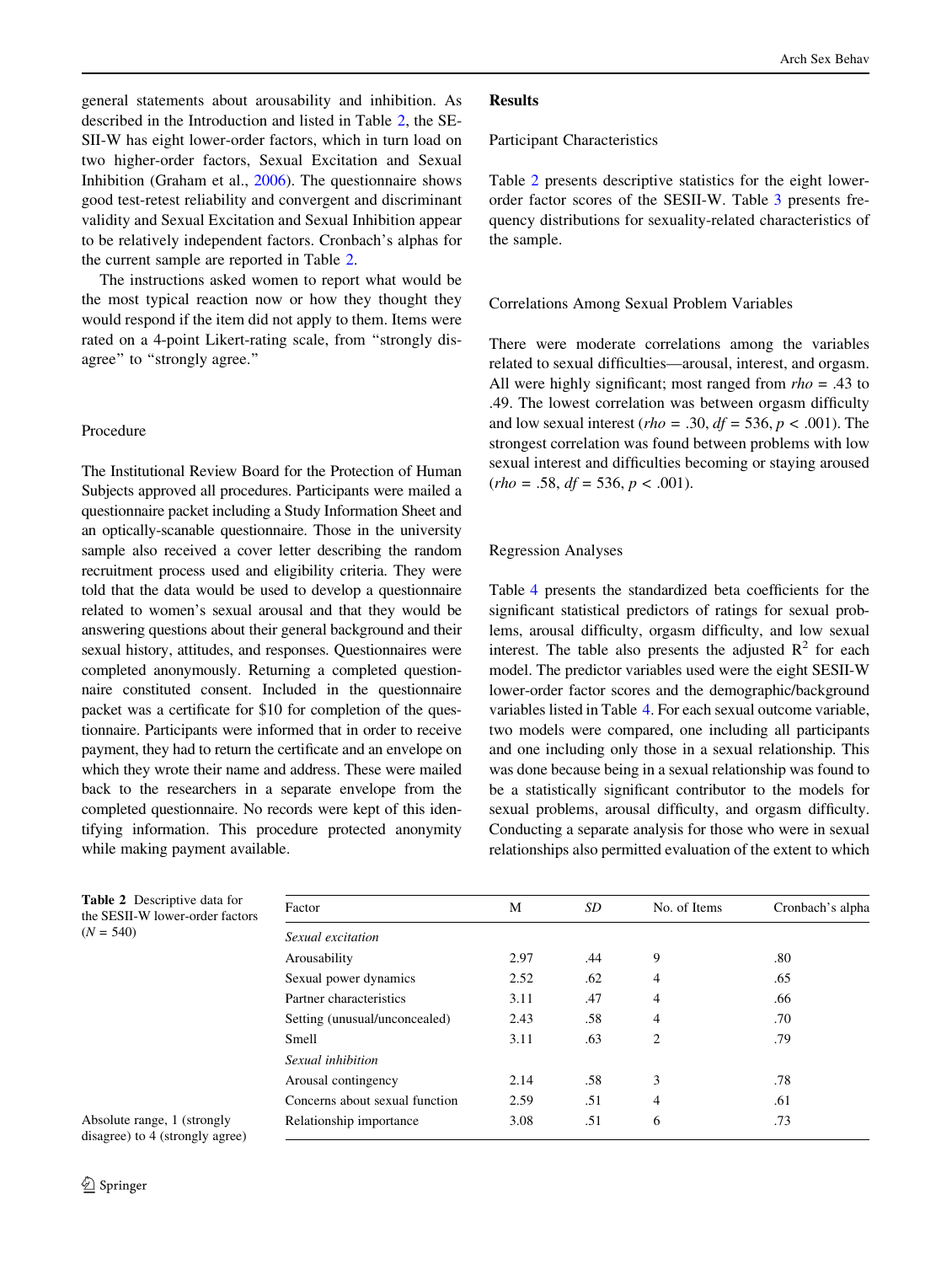**Table 3** Summary of data on sexual problem variables  $(N = 540)$ 

| Variable                     | Percentage |
|------------------------------|------------|
| Sexual problems-current      |            |
| Not at all                   | 23.4       |
| Very little                  | 37.7       |
| A little                     | 23.0       |
| Moderately                   | 10.4       |
| Strongly                     | 3.5        |
| Very strongly                | 1.9        |
| Arousal difficulty-lifetime  |            |
| Never                        | 37.5       |
| Less than half of the time   | 45.2       |
| About half of the time       | 8.9        |
| More than half of the time   | 6.9        |
| All of the time              | 1.5        |
| Orgasm-ever                  |            |
| Yes                          | 87.5       |
| No                           | 7.1        |
| Unsure                       | 5.4        |
| Orgasm difficulty-lifetime   |            |
| Never                        | 21.4       |
| Less than half of the time   | 39.4       |
| About half of the time       | 15.8       |
| More than half of the time   | 15.8       |
| All of the time              | 7.6        |
| Low sexual interest-lifetime |            |
| Never                        | 45.0       |
| Less than half of the time   | 34.9       |
| About half of the time       | 10.2       |
| More than half of the time   | 7.4        |
| All of the time              | 2.4        |

sexual exclusivity and relationship duration in the current relationship contributed to the models.

### Sexual Problems: Current

With regard to current sexual problems for the full sample, it can be seen that significant predictors were Arousal Contingency, Concerns about Sexual Function, and Partner Characteristics from the SESII-W and education level, physical health status, and current sexual relationship status,  $F(6, 492) = 28.78, p < .001$ . Bivariate analyses more clearly illustrate the findings from the multivariate analyses. Figure [1](#page-5-0) displays the significant positive relationships for Arousal Contingency,  $F(5, 531) = 21.70, p < .001$ , and Concerns about Sexual Function,  $F(5, 532) = 14.27$ ,  $p < .001$ , across groups divided by ratings of sexual problems. Partner Characteristics was not included in the Figure

as this did not retain a significant relationship to sexual problems ratings on a bivariate level,  $F(5, 532) = 1.27$ , ns.

Those women who had completed college had significantly higher ratings of sexual problems ( $n = 281, M = 2.59$ )  $SD = 1.17$ ) than those who had not (n = 253, M = 2.15,  $SD = 1.12$ ;  $t = 4.44$ ,  $df = 532$ ,  $p < .001$ ). Women describing their physical health as ''excellent'' or ''very good'' had significantly lower ratings of sexual problems ( $n = 397$ ,  $M = 2.28$ ,  $SD = 1.09$ ) than those who described it as "fair" or "good" ( $n = 141, M = 2.67, SD = 1.31; t = -3.39, df = 536$ ,  $p = .001$ ). Participants who were in a sexual relationship  $(n = 411, M = 2.49, SD = 1.15)$  had significantly higher ratings of sexual problems than those not in a relationship  $(n = 127, M = 2.05, SD = 1.13; t = -3.79, df = 536, p <$ .001).

When the model was restricted to those in a sexual relationship, sexual exclusivity entered into the model and physical health dropped out. Although not achieving bivariate significance, women in sexually-exclusive relationships had slightly higher levels of current sexual problems  $(n = 367, M = 2.52, SD = 1.16)$  than those in non-exclusive relationships ( $n = 44$ ,  $M = 2.23$ ,  $SD = 1.10$ ,  $t = 1.60$ ,  $df =$ 409, ns).

# Arousal Difficulty: Lifetime

For lifetime arousal difficulty, the model for the full sample yielded the following significant predictors: Arousal Contingency and Concerns about Sexual Function from the SESII-W, and full-time employment and current sexual relationship status,  $F(4, 494) = 49.27$  $F(4, 494) = 49.27$  $F(4, 494) = 49.27$ ,  $p < .001$ . Figure 2 shows that higher scores on these inhibition-related SESII-W factors were associated with higher ratings of arousal difficulty (Arousal Contingency  $F[4, 532] = 47.79, p < .001$ and Concerns about Sexual Function  $F[4, 533] = 11.83$ ,  $p < .001$ ).

Those employed full-time had significantly higher ratings of arousal difficulty ( $n = 261$ ,  $M = 2.00$ ,  $SD = 0.97$ ) than those not working full-time ( $n = 275$ ,  $M = 1.79$ ,  $SD = 0.88$ ,  $t = 2.64$ ,  $df = 534$ ,  $p = .009$ ). Women in a sexual relationship had significantly higher ratings of arousal difficulty  $(n = 411, M = 1.98, SD = 0.94)$  than those who were not in a relationship ( $n = 127$ ,  $M = 1.63$ ,  $SD = 0.85$ ,  $t = -3.73$ ,  $df =$ 536,  $p < .001$ ). When the model was limited to those in a sexual relationship, full-time employment dropped out of the model.

#### Orgasm Difficulty: Lifetime

The model for lifetime orgasm difficulty included four SE-SII-W factors (Arousal Contingency, Concerns about Sexual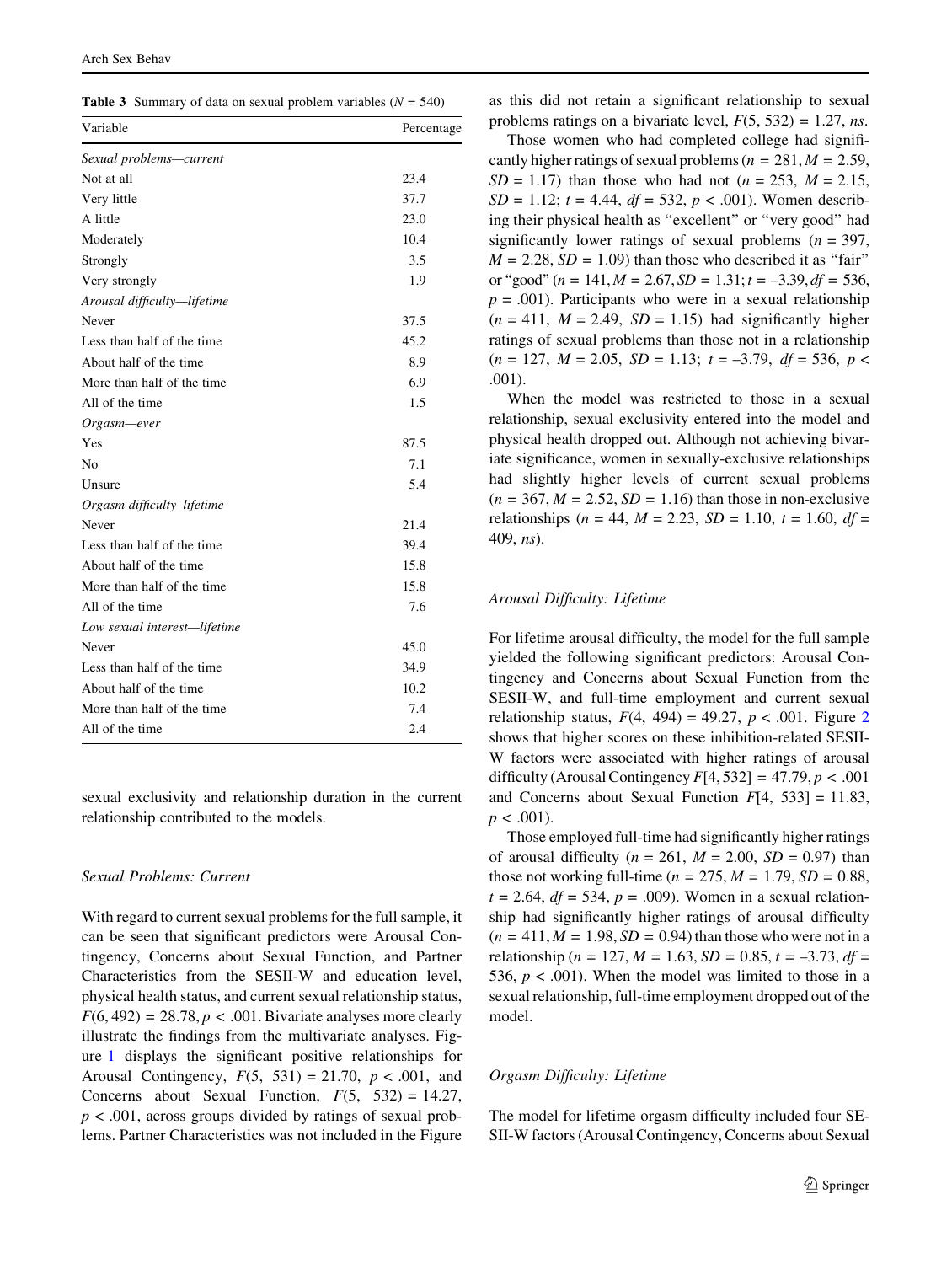<span id="page-5-0"></span>Table 4 Standardized beta coefficients for each statistically significant predictor for multiple regression analyses

| Predictor variables                              | Sexual problems |                      | Arousal difficulty |         | Orgasm difficulty |          | Low interest |           |
|--------------------------------------------------|-----------------|----------------------|--------------------|---------|-------------------|----------|--------------|-----------|
|                                                  | All             | In Rel. <sup>a</sup> | All                | In Rel. | All               | In Rel.  | All          | In Rel.   |
| Sexual inhibition                                |                 |                      |                    |         |                   |          |              |           |
| Arousal contingency                              | $.28***$        | $.34***$             | $.45***$           | .49***  | $.23***$          | $.27***$ | $.48***$     | $.54***$  |
| Concerns about sexual function                   | $.22***$        | $.23***$             | $.10*$             | $.10*$  | $.26***$          | $.22***$ |              |           |
| Relationship importance                          |                 |                      |                    |         | $-.12**$          | $-.11*$  |              |           |
| Sexual excitation                                |                 |                      |                    |         |                   |          |              |           |
| Arousability                                     |                 |                      |                    |         |                   |          |              |           |
| Setting (unusual/unconcealed)                    |                 |                      |                    |         |                   |          |              |           |
| Sexual power dynamics                            |                 |                      |                    |         | $.12**$           | $.14**$  |              |           |
| Partner characteristics                          | $.10**$         | $.10*$               |                    |         |                   |          |              |           |
| Smell                                            |                 |                      |                    |         |                   |          |              |           |
| Demographic/background                           |                 |                      |                    |         |                   |          |              |           |
| Age (years)                                      |                 |                      |                    |         |                   |          |              |           |
| Full-time employment (yes/no)                    |                 |                      | $-.10**$           |         |                   |          | $-13**$      | $-.13**$  |
| Completed college (yes/no)                       | $-.15***$       |                      |                    |         |                   |          |              |           |
| Children in household (yes/no)                   |                 |                      |                    |         |                   |          | $-.12**$     | $-.15***$ |
| Married (yes/no)                                 |                 |                      |                    |         |                   |          | $-.10**$     |           |
| Health-low rating is "excellent"                 | $.12**$         |                      |                    |         |                   |          |              |           |
| Importance of sex-low rating is "very important" |                 |                      |                    |         |                   |          |              |           |
| In a sexual relationship (no/yes)                | $.17***$        |                      | $.16***$           |         | $.12**$           |          |              |           |
| Exclusive sex rel (yes/no)                       |                 | $-.09*$              |                    |         |                   |          |              | $-.10**$  |
| Relationship duration (years)                    |                 |                      |                    |         |                   |          |              |           |
| Orgasm ever                                      |                 |                      |                    |         | $.16***$          | $.23***$ |              |           |
| Adjusted $R^2$                                   | .25             | .25                  | .28                | .28     | .21               | .26      | .30          | .34       |
|                                                  |                 |                      |                    |         |                   |          |              |           |

<sup>a</sup> Results are shown for the analysis including all participants ("All") and the analysis including only those in relationships (in Rel.)

 $*p < .05$ 

 $* p < .01$ 

 $***p < .001$ 





Fig. 1 Mean scores on contingent arousal and concerns about sexual function for women grouped by ratings of sexual problems. Higher ratings indicate greater levels of sexual problems: 1 = not at all  $(n = 126)$ ; 2 = very little  $(n = 203)$ ; 3 = a little  $(n = 124)$ ; and  $4-6$  = moderately to very strongly  $(n = 85)$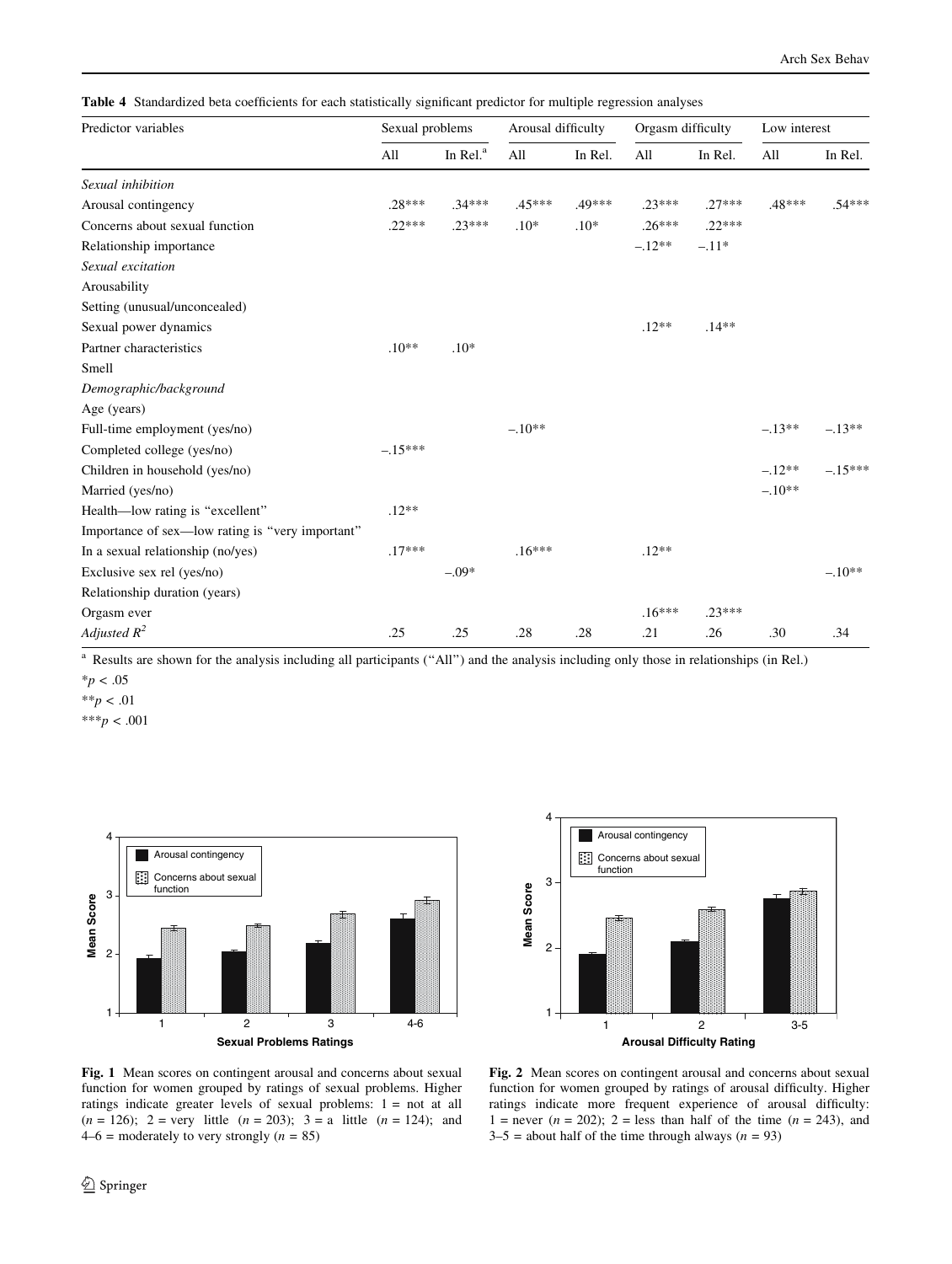

Fig. 3 Mean scores on contingent arousal and concerns about sexual function for women grouped by ratings of orgasm difficulty. Higher ratings indicate more frequent experience of orgasm difficulty: 1 = never  $(n = 115)$ ; 2 = less than half of the time  $(n = 212)$ ,  $3 =$  about half of the time  $(n = 85)$ ;  $4 =$  more than half of the time  $(n = 85); 5 = \text{always} (n = 41)$ 

Function, Relationship Importance, and Sexual Power Dynamics) as well as current sexual relationship status, and whether the woman had ever experienced orgasm,  $F(6, 6)$  $492$ ) = 23.36, p < .001. Figure 3 depicts the bivariate relationships between Arousal Contingency,  $F(4, 532) = 18.47$ ,  $p < .001$ , Concerns about Sexual Function,  $F(4, 533) = 17.84$ ,  $p < .001$ , and ratings on orgasm difficulty. Post-hoc analyses did not demonstrate a bivariate association between orgasm difficulty and Relationship Importance,  $F(4, 533) < 1$ , or Sexual Power Dynamics,  $F(4, 533) = 1.39$ , ns.

As would be expected, those who had never experienced orgasm or said they were ''unsure'' had significantly higher ratings of orgasm difficulty ( $n = 66$ ,  $M = 3.81$ ,  $SD = 1.77$ ) than those who reported that they had experienced orgasm  $(n = 471, M = 2.39, SD = 1.07, t = -5.11, df = 535, p <$ .001). Although bivariate statistical significance was not attained ( $t = -1.19$ ,  $df = 536$ ,  $p = ns$ ), in the multivariate model being in a relationship was associated with slightly higher ratings of orgasm difficulty.

#### Low Sexual Interest: Lifetime

Examining the model for lifetime problems with low sexual interest, significant predictors were: SESII-W Arousal Contingency, full-time employment, children living in the household, and marital status,  $F(4, 494) = 53.64$ ,  $p < .001$ . Figure 4 shows the positive bivariate relationship between Arousal Contingency and ratings of low sexual interest, F(4,  $532$ ) = 46.28,  $p < .001$ .

Women employed full-time reported experiencing low sexual interest more often ( $n = 261$ ,  $M = 2.08$ ,  $SD = 1.01$ ) than those not working full-time ( $n = 275$ ,  $M = 1.68$ ,  $SD =$ 



Fig. 4 Mean contingent arousal scores for women grouped by ratings of problems with low sexual interest. Higher ratings indicate more frequent experience of low sexual interest:  $1 =$  never  $(n = 242)$ ;  $2 =$  less than half of the time ( $n = 188$ ),  $3 =$  about half of the time  $(n = 55)$ ; 4 = more than half of the time  $(n = 40)$ ; 5 = always  $(n = 13)$ 

0.94,  $t = 4.55$ ,  $df = 534$ ,  $p < .001$ ). Women living with children gave significantly higher ratings of low sexual interest ( $n = 147$ ,  $M = 2.12$ ,  $SD = 1.12$ ) than those without children in the household ( $n = 390$ ,  $M = 1.78$ ,  $SD = 0.98$ ,  $t = 3.36$ ,  $df = 535$ ,  $p = .001$ ). Ratings for married women were higher ( $n = 202$ ,  $M = 2.20$ ,  $SD = 1.06$ ) than those for unmarried women ( $n = 332$ ,  $M = 1.67$ ;  $SD = 0.95$ ,  $t = 5.98$ ,  $df = 532$ ,  $p < .001$ ). The model for those in relationships differed in that marital status dropped out of the model and sexual exclusivity entered. Those in exclusive relationships reported significantly more problems with low sexual interest ( $n = 366$ ,  $M = 1.99$ ,  $SD = 1.05$ ) than those in nonexclusive relationships  $(n = 44, M = 1.57, SD = 0.93,$  $t = 2.56$ ,  $df = 408$ ,  $p = .01$ ).

## Discussion

Our main objective was to investigate whether propensity for sexual excitation or sexual inhibition correlated with reporting of sexual problems in a non-clinical sample of women. We compared the statistically predictive power of factor scores on the SESII-W with that of selected demographic and relationship factors previously identified as correlates of sexual problems. Our outcome variables included one general question about current experience of sexual problems and three questions about lifetime experience of specific difficulties: becoming or staying sexually aroused, difficulty in reaching orgasm/climax, and low sexual interest.

We found moderate correlations among the variables related to sexual difficulties, with the strongest correlation between low sexual interest and arousal difficulties. This is consistent with previous studies that have reported high correlations between desire and arousal in women (Beck, Bozman, & Qualtrough, [1991](#page-9-0); Rosen et al., [2000](#page-10-0)).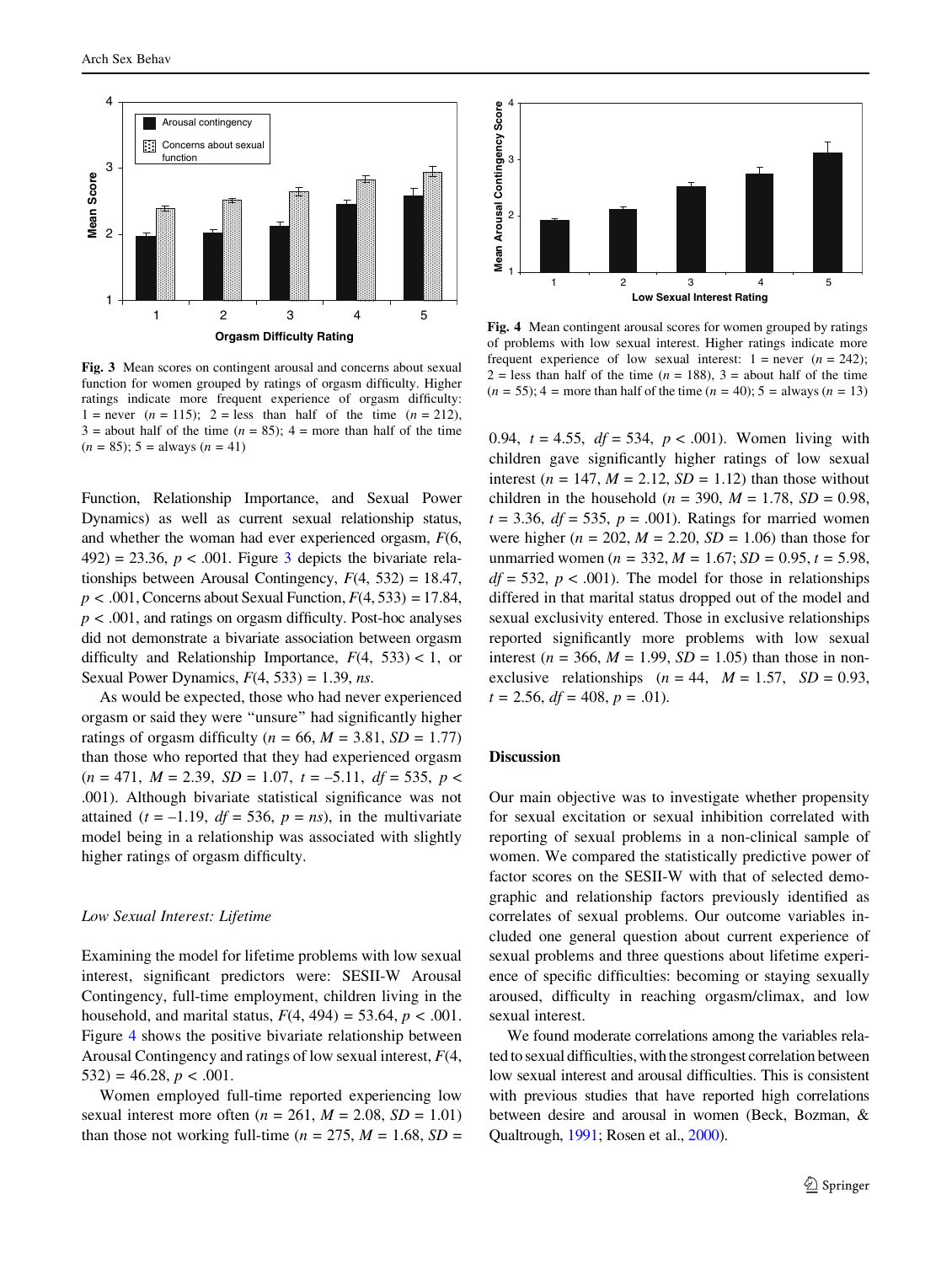#### Demographic Predictors of Sexual Problems

Demographic factors did not feature largely in any of the models predicting sexual problems, even when statistically significant relationships were found. Although age showed significant positive bivariate correlations with reports of current sexual problems and with lifetime experience of both arousal difficulties and low sexual interest, it was not a significant predictor of sexual problems in any of the multivariate regression models, suggesting that other factors were more important. The literature on the relationship between age and sexual problems has been inconsistent. Most studies have reported an increase in most types of sexual problems with age (for review, see West et al., [2004](#page-10-0)), although Laumann et al. [\(1999](#page-10-0)) found that younger women were more likely to report sexual problems such as pain and sexual anxiety. In the recent UK Natsal Survey, there was no significant association between age and experience of relatively short-term sexual problems but reports of persistent problems (lasting more than six months) increased with age (Mercer et al., [2005](#page-10-0)). Bancroft, Loftus, and Long ([2003\)](#page-9-0) reported that although low sexual interest increased with age, age was a poor predictor of ''distress'' about sex. As age is related to a number of other factors, such as marital status, parity, and menopausal status, it is important that researchers try to parse out the effects of age from such correlated factors.

Employment appeared as a significant predictor in the models predicting lifetime experience of arousal difficulties and low sexual interest. Women who currently worked fulltime had higher reports of both of these specific problems. When the analysis was restricted to those in a current sexual relationship, however, employment dropped out of the model predicting arousal difficulties. The reasons for this are unclear. In a study by Rosen, Taylor, and Leiblum, [\(1993](#page-10-0)), employment status was not predictive of sexual problems. Few other studies have examined employment as a potential correlate of reports of sexual problems. It is possible that the relationship between employment and these problems is mediated through tiredness or preoccupation related to employment.

Previous studies have examined whether the number of children a woman has is related to reports of sexual problems (Gruszecki, Forchuk, & Fisher, [2005;](#page-10-0) Kadri, Alami, & Tahiri, [2002\)](#page-10-0); findings have been inconsistent. In the study by Mercer et al. ([2005\)](#page-10-0), women with young children in the home were more likely to report sexual problems. We found that having children living in the home was a significant predictor of lifetime experience of low sexual interest but not of arousal or orgasm difficulties or overall current sexual problems. Perhaps children in the home distract from sexual interest due to demands on the woman's time or tiredness.

Educational background was a significant predictor in one of the models: women who had completed college had higher ratings of current sexual problems than those who had not. These findings are in accordance with those of a recent Canadian survey, which found that highly educated women were more likely to report both low sexual desire and infrequent coital orgasm (Gruszecki et al., [2005\)](#page-10-0). In contrast, most previous studies have suggested that women with higher levels of education are less likely to report sexual problems (Kadri et al., [2002;](#page-10-0) Kinsey, Pomeroy, Martin, & Gebhard, [1953](#page-10-0); Laumann et al., [1999\)](#page-10-0). Mercer et al. ([2005\)](#page-10-0) found no significant association between education and reporting sexual problems. Bancroft, Loftus, and Long [\(2003](#page-9-0)) observed a complex relationship between education and sexual problems, with college education increasing the likelihood of reporting ''slight'' distress about sex over either "no distress" or "marked distress." Thus, the relationship between education and reports of sexual problems remains unclear. Perhaps the association may be mediated by differential expectations or differential reporting related to college education.

The only other demographic variables that featured in any of the models, physical health status and marital status, dropped out when the analysis was restricted to only women in a current sexual relationship and the variable ''sexual exclusivity'' entered the model. Being in a sexually exclusive relationship (vs. a non-exclusive, non-monogamous relationship) predicted both the experience of current sexual problems and lifetime experience of problems with low sexual interest. Previous research has again yielded inconsistent findings on the association between marital status and reports of sexual problems (Gruszecki et al., [2005;](#page-10-0) Kadri et al., [2002](#page-10-0); Laumann et al., [1999\)](#page-10-0). Mercer et al. ([2005\)](#page-10-0) found that while married and cohabiting women were significantly more likely to report sexual difficulties lasting at least one month, marital status was not associated with reporting persistent sexual problems (lasting six months or more). It is possible that more detailed examination of the nature of sexual relationships in terms of sexual exclusivity and relationship duration may be necessary to clarify the association with sexual problems.

# SESII-W Predictors of Sexual Problems

The strongest predictors of both current and lifetime sexual problems were the SESII-W inhibition factors Arousal Contingency and Concerns about Sexual Function. Arousal Contingency was a particularly strong predictor in the models for all four sexual problem variables. Although two of the items on this factor are likely to be related to distraction (''When I am sexually aroused, the slightest thing can turn me off'' and ''It is difficult for me to stay sexually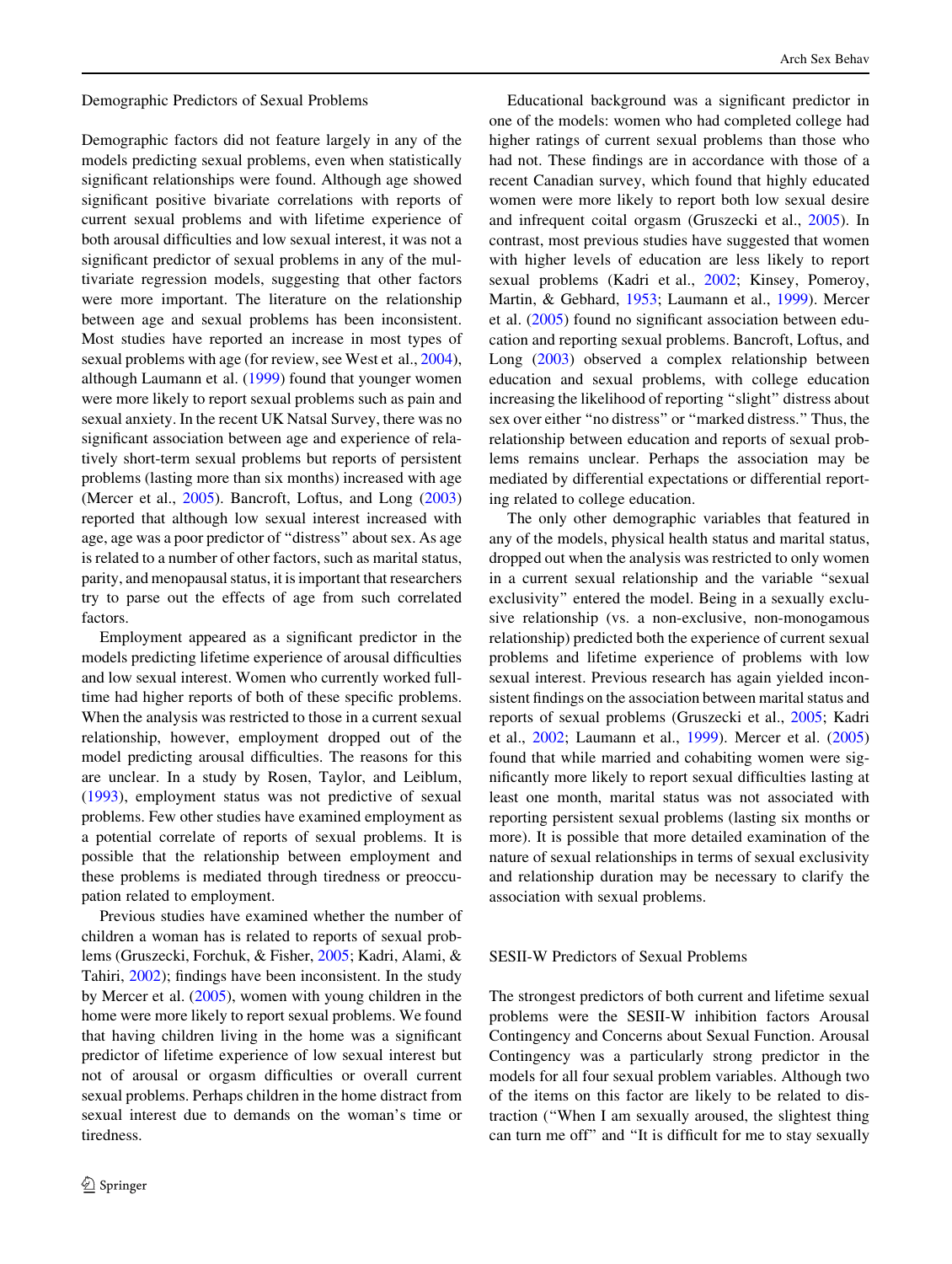aroused''), the third item is broader, reflecting the need for circumstances to be ''just right'' before arousal can be experienced (''Unless things are 'just right,' it is difficult for me to become sexually aroused''). The predictive utility of this factor is supported by the findings of Bradford (2006, unpublished data) of sexually-active premenopausal women (none of whom reported significant sexual concerns) who completed the SESII-W, the Female Sexual Function Index (FSFI; Rosen et al., [2000](#page-10-0)), and the State-Trait Anxiety Inventory (STAI; Spielberger [1983\)](#page-10-0). There were significant negative correlations between scores on the Arousal Contingency factor and scores on the Desire  $(r = -.50)$ , Arousal  $(r = -.60)$ , Lubrication  $(r = -.34)$ , and Satisfaction  $(r = -.36)$ domains of the FSFI. Interestingly, there was also a moderately high correlation between Arousal Contingency and STAI trait anxiety  $(r = .38)$ . This would be consistent with women scoring at the high end of the continuum for inhibition proneness having more cognitive interference.

Most studies on the effects of cognitive distraction on sexual arousal have been laboratory studies involving men. Summarizing this research, Cranston-Cuebas and Barlow [\(1990](#page-9-0)) suggested that differences in distractibility during sexual stimulation differentiate those who do and do not experience sexual problems. Few studies have explored the association between cognitive distraction during sexual activity and sexual functioning in women, although an early study suggested that distraction may have more marked effects on women's sexual arousal than on men's (Przybyla & Bryne [1984](#page-10-0)). Recently, in a study of college men and women, Meana and Nunnink [\(2006](#page-10-0)) assessed two types of self-reported cognitive distraction during sexual activity: performance- and appearance-based. Compared with men, women reported higher levels of appearance-based distraction, and similar levels of performance-based distraction. Dove and Wiederman ([2000\)](#page-9-0) found that women who reported greater cognitive distraction with a partner also reported less sexual satisfaction and less frequent orgasms. These investigators also focused solely on appearance- or sexual performance-based distraction. Obtaining qualitative and event-specific data (e.g., use of daily diaries) from women scoring high on Arousal Contingency could provide valuable insights into the specific content of cognitive distraction during sexual activity.

The other inhibition factor that predicted experience of both current sexual problems and lifetime arousal and orgasm difficulties (but not low sexual interest) was Concerns about Sexual Function (i.e., concerns about sexual performance reduced sexual arousal). This finding is consistent with previous work on men by Cranston-Cuebas and Barlow ([1990\)](#page-9-0). This association highlights the need to avoid causal inferences from correlational data. Clearly, the experience of sexual problems can cause concern/worry about sexual functioning and worry and concern about

sexual functioning can cause sexual problems. One strength of the SESII-W is that the particular items on the Concerns about Sexual Function scale address concerns that are likely to be particularly salient for women, such as worrying about taking too long to become aroused or about whether an orgasm will occur (Graham et al., [2004\)](#page-10-0). It may be worth noting that unlike Arousal Contingency which had a strong Cronbach's alpha, Concerns about Sexual Function had the lowest alpha of any of the SESII-W factors suggesting it had weaker internal consistency. Further research is needed to examine the reliability of this scale across diverse samples.

The remaining inhibition factor, Relationship Importance, was a predictor of only lifetime experience of orgasm difficulties in the context of the other variables in the regression model, but not in a bivariate fashion. Interestingly, higher scores on this factor (which reflects a woman's need for sex to occur within a specific relationship context to facilitate sexual arousal) predicted less experience of orgasm difficulties. This suggests that needing to trust a partner or feel emotionally safe to feel fully aroused may result in women being less vulnerable to experiencing orgasmic difficulties. Perhaps women scoring higher on Relationship Importance tended to restrict sexual activity to partners with whom they felt this trust and this facilitated orgasm. A recent review on women's orgasm concluded that partner variables have been under-researched (Meston, Levin, Sipski, Hull, & Heiman, [2004\)](#page-10-0). Our findings suggest the potential importance of partner and relationship factors to orgasm problems in women.

In contrast with the inhibition factors, only two of the five excitation factors—Partner Characteristics and Sexual Power Dynamics—appeared in any of the regression models. Moreover, neither factor featured very strongly in the models and neither had a significant bivariate relationship with the sexual functioning variables. Higher scores on the Partner Characteristics factor (indicating a partner's personality or behaviors strongly affect the woman's sexual arousal) predicted current sexual problems. Higher scores on the Sexual Power Dynamics factor (reflecting the tendency for force or domination in a trusting sexual situation to enhance arousal) predicted greater orgasm difficulties. It is not clear why women scoring highly on either of these factors should be more vulnerable to sexual problems. It is conceivable that these women may be more "dependent" on a partner's behavior or require a particular set of stimuli to feel aroused; if these conditions for arousal are not met, they may be more likely to experience sexual problems.

Our results support predictions of the dual control model that high levels of SI in an individual will be associated with an increased vulnerability to experience sexual problems. We found little evidence that low SE predicted experience of sexual problems in women. In men, inhibition proneness (particularly SIS–1 ''Inhibition due to the threat of performance failure'') has been consistently related to experience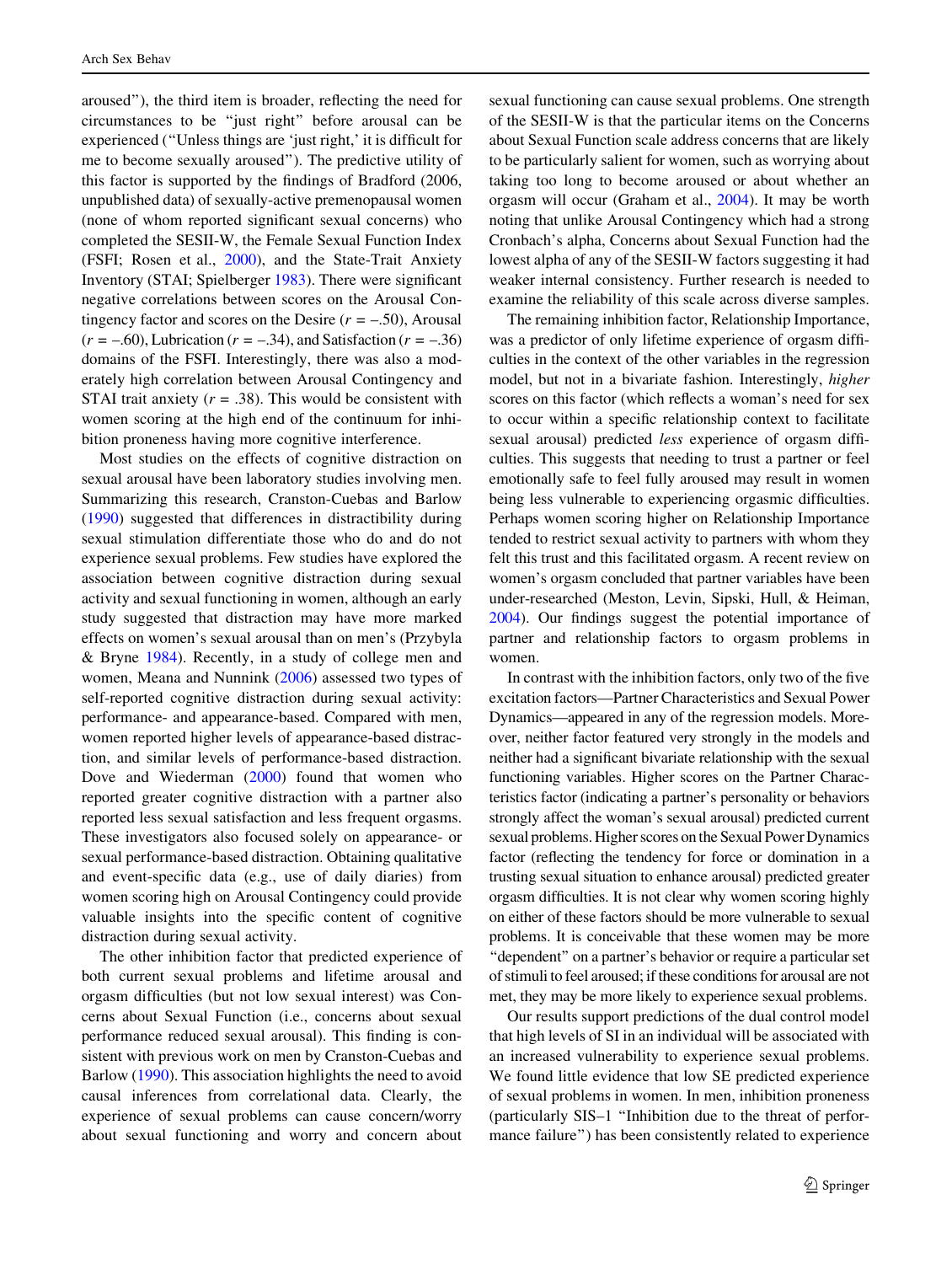<span id="page-9-0"></span>of lifetime and current erectile problems (Bancroft & Janssen, 2000; Bancroft et al., 2005b; Janssen et al., [2002](#page-10-0)). However, SES, a measure of sexual arousability, has also been related, albeit fairly weakly, to reports of erectile problems (Janssen et al., [2002](#page-10-0); Bancroft et al., 2005b). It is also noteworthy that none of the SIS/SES scales have been predictive of premature ejaculation (Bancroft et al., 2005a, b). The strong relationship observed between one of our inhibition factors, Arousal Contingency, and reports of all three problems assessed (low sexual interest, arousal difficulties, and orgasm difficulties) suggests that the concept of inhibition of sexual response has heuristic value in understanding sexual problems in women, possibly even more so than in men. It has previously been suggested that inhibitory mechanisms may of more fundamental importance in women (Bjorklund & Kipp, 1996).

#### Limitations

The purpose of this study was not to establish prevalence rates for sexual problems but to explore relationships between sexual problems and SE and SI factors. Given this objective, the fact that a reasonable proportion of women reported at least low levels of sexual problems was an advantage. However, a limitation was our use of a convenience sample and as such, the findings with regard to prevalence of sexual problems cannot be generalized.

Another limitation of the present study was that we asked a fairly limited number of questions about experience of sexual problems. We did, however, assess specific sexual problems as well as overall sexual problems. In contrast, a number of previous studies have looked at correlates of ''sexual dysfunction'' in general rather than specific sexual problems (West et al., [2004](#page-10-0)). This may obscure differential relationships between specific sexual problems and predictor variables.

Although SI and SE are theorized as traits, whether scores on the SESII-W reflect a ''state'' or ''trait'' has not been established. Are we assessing individual differences relevant to vulnerability to sexual problems ("trait") or the outcome of an existing sexual problem (''state'')? This issue also applies to the male SIS/SES measure (Bancroft et al. 2005a, b). Longitudinal prospective studies are needed to resolve this issue.

# Conclusion

In summary, factors related to sexual inhibition as measured by the SESII-W appear to be relevant to sexual functioning in women. The inhibition factors of Arousal Contingency and Concerns about Sexual Function were good predictors of ratings of sexual problems. This is the first study that has

used the dual control model to formulate hypotheses about the factors associated with experience of sexual problems in women. Although many previous studies have identified sociodemographic factors associated with reporting sexual problems (for review, see West et al., [2004\)](#page-10-0), few studies have explored possible personality factors or self-reported reactivity to sexual stimuli and situations to investigate why some individuals experience sexual problems and others do not. Future research is needed to confirm these findings with other samples, particularly clinical samples of women seeking help for sexual problems. If future research supports the predictive utility of the SESII-W in identifying women who are more likely to experience sexual difficulties, these factors may be used as prognostic factors in treatment studies (Bancroft et al. 2005a, b).

Acknowledgments This study was funded, in part, by a grant from the Lilly Centre for Women's Health. We would like to thank Kimberly McBride for help with recruitment and data collection.

#### **References**

- Adams, A. E., Haynes, S. N., & Brayer, M. A. (1985). Cognitive distraction in female sexual arousal. Psychophysiology, 22, 689–696.
- Bancroft, J. (1999). Central inhibition of sexual response in the male: A theoretical perspective. Neuroscience and Biobehavioral Reviews, 23, 763–784.
- Bancroft, J., Carnes, J., Janssen, E., Goodrich, D., & Long, J. S. (2005a). Erectile and ejaculatory problems in gay and heterosexual men. Archives of Sexual Behavior, 34, 285–297.
- Bancroft, J., Herbenick, D., Barnes, T., Hallam-Jones, R., Wylie, K., Janssen, E., et al. (2005b). The relevance of the dual control model to male sexual dysfunction: The Kinsey Institute/BASRT Collaborative Project. Sexual and Relationship Therapy, 20, 13–30.
- Bancroft, J., & Janssen, E. (2000). The dual control model of male sexual response: A theoretical approach to centrally mediated erectile dysfunction. Neuroscience and Biobehavioral Reviews, 24, 571–579.
- Bancroft J., Loftus J., & Long J. S. (2003). Distress about sex: A national survey of women in heterosexual relationships. Archives of Sexual Behavior, 32, 193–208.
- Barlow, D. H. (1986). The causes of sexual dysfunction: The role of anxiety and cognitive interference. Journal of Consulting and Clinical Psychology, 54, 140–148.
- Beck, J. G., Bozman, A. W., & Qualtrough, T. (1991). The experience of sexual desire: Psychological correlates in a college sample. Journal of Sex Research, 28, 443–456.
- Bjorklund, D. F., & Kipp, K. (1996). Parental investment theory and gender differences in the evolution of inhibition mechanisms. Psychological Bulletin, 120, 163–188.
- Carpenter, D. L., Janssen, E., Graham, C. A., Vorst, H., & Wicherts, J. (in press). Estimating the factor structure, reliability, and validity of women's scores on the Sexual Inhibition/Sexual Excitation Scales (SIS/SES). Journal of Sex Research.
- Cranston-Cuebas, M. A., & Barlow, D. H. (1990). Cognitive and affective contributions to sexual functioning. Annual Review of Sex Research, 1, 119–162.
- Dove, N. L., & Wiederman, M. W. (2000). Cognitive distraction and women's sexual functioning. Journal of Sex and Marital Therapy, 26, 67–78.